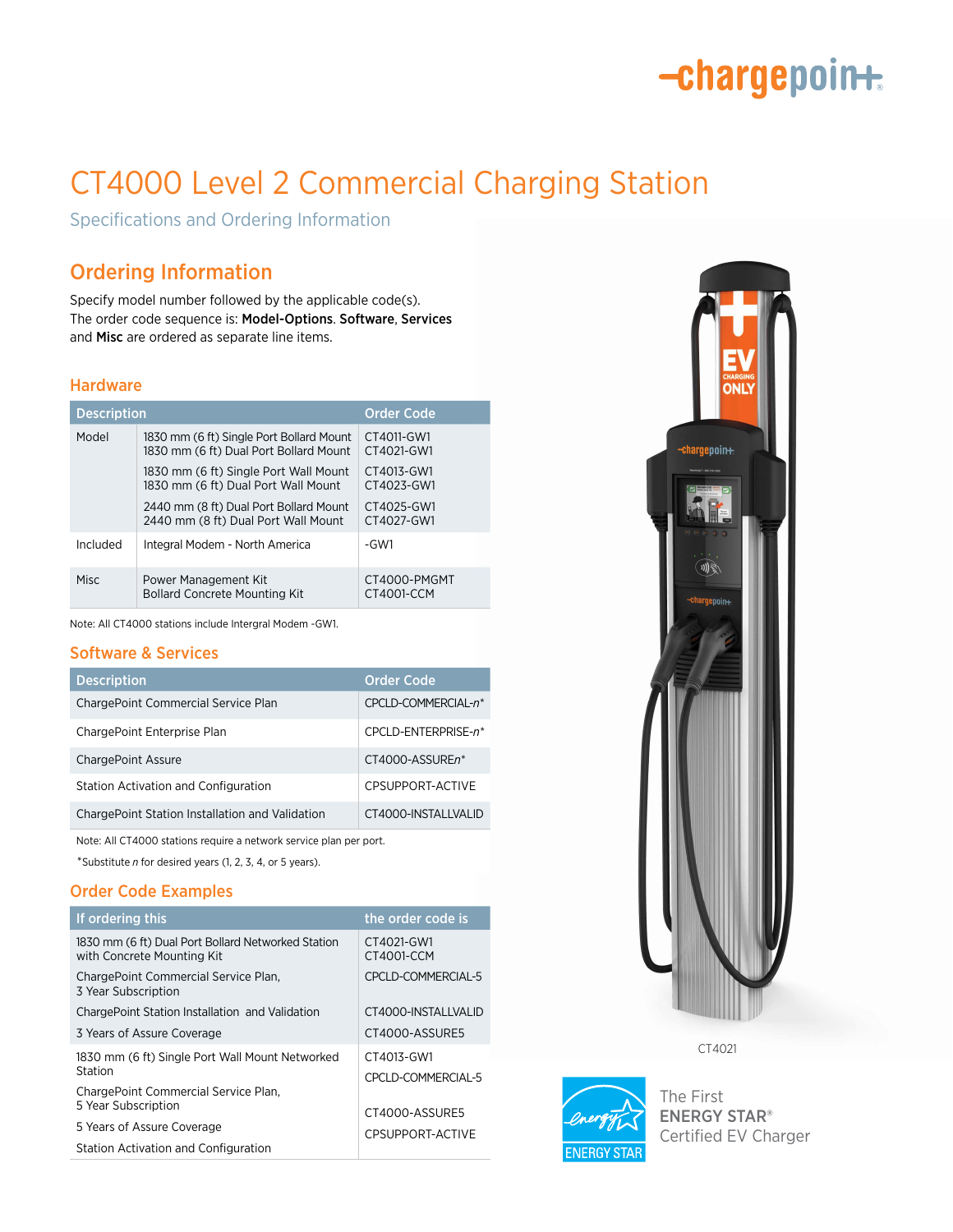### CT4021 1830 mm (6') CT4025 2440 mm (8') Bollard



### CT4023 1830 mm (6') CT4027 2440 mm (8') Wall Mount



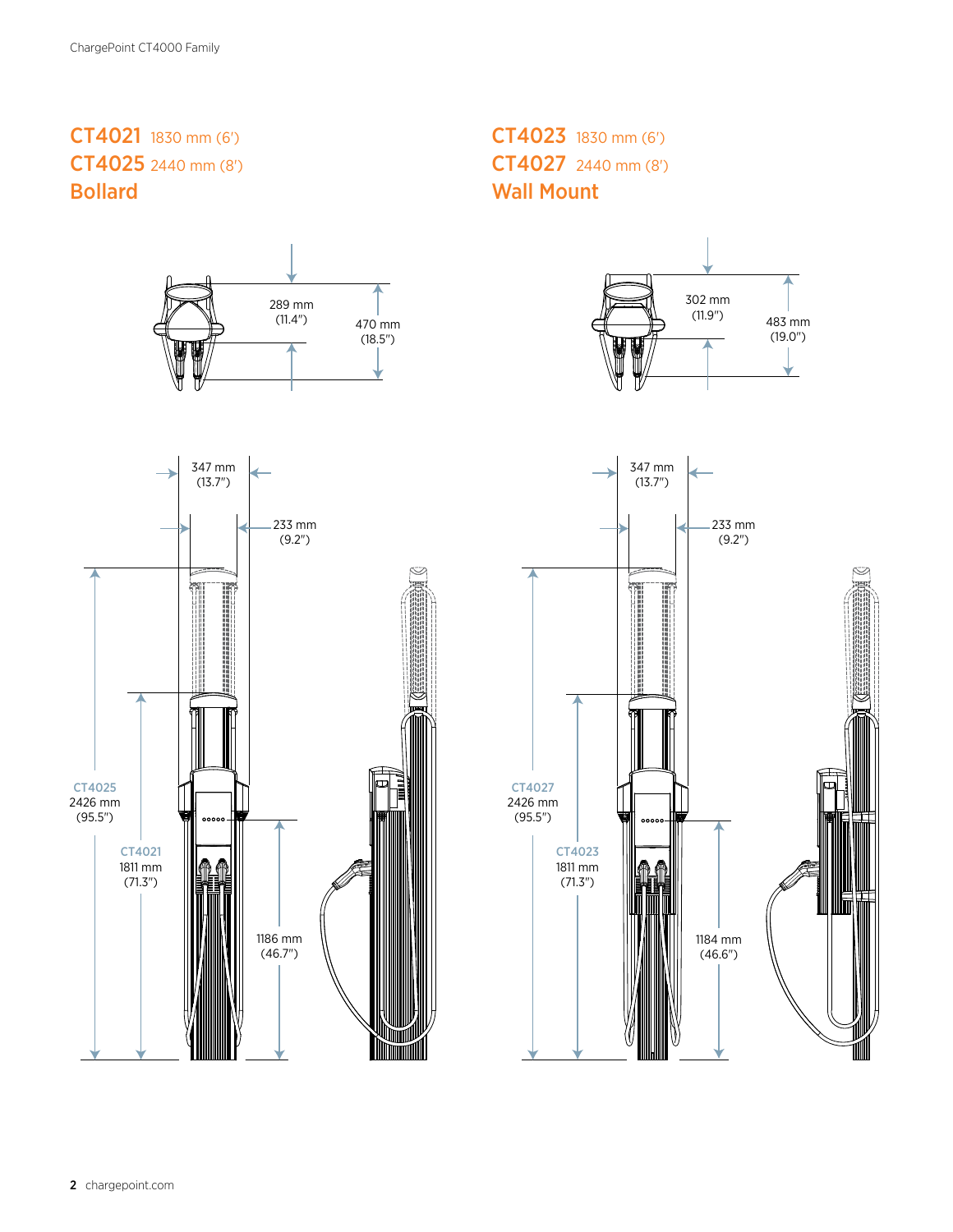## -chargepoin+

## CT4000 Family Specifications

|                              | Single Port (AC Voltage 208/240V AC)                                      |                                  | Dual Port (AC Voltage 208/240V AC)              |                  |                                        |                                                 |
|------------------------------|---------------------------------------------------------------------------|----------------------------------|-------------------------------------------------|------------------|----------------------------------------|-------------------------------------------------|
| <b>Electrical Input</b>      | Input<br>Current                                                          | <b>Input Power</b><br>Connection | <b>Required Service</b><br><b>Panel Breaker</b> | input<br>Current | <b>Input Power</b><br>Connection       | <b>Required Service</b><br><b>Panel Breaker</b> |
| Standard                     | 30A                                                                       | One 40A branch circuit           | 40A dual pole<br>(non-GFCI type)                | 30A x 2          | Two independent 40A<br>branch circuits | 40A dual pole<br>$(non-GFCI type) \times 2$     |
| <b>Standard Power Share</b>  | n/a                                                                       | n/a                              | n/a                                             | 32A              | One 40A branch circuit                 | 40A dual pole<br>(non-GFCI type)                |
| Power Select 24A             | 24A                                                                       | One 30A branch circuit           | 30A dual pole<br>(non-GFCI type)                | $24A \times 2$   | Two independent 30A<br>branch circuits | 30A dual pole<br>(non-GFCI type) x 2            |
| Power Select 24A Power Share | n/a                                                                       | n/a                              | n/a                                             | 24A              | One 30A branch circuit                 | 30A dual pole<br>(non-GFCI type)                |
| Power Select 16A             | 16A                                                                       | One 20A branch circuit           | 20A dual pole<br>(non-GFCI type)                | $16A \times 2$   | Two independent 20A<br>branch circuits | 20A dual pole<br>(non-GFCI type) x 2            |
| Power Select 16A Power Share | n/a                                                                       | n/a                              | n/a                                             | <b>16A</b>       | One 20A branch circuit                 | 20A dual pole<br>(non-GFCI type)                |
| Service Panel GFCI           | Do not provide external GFCI as it may conflict with internal GFCI (CCID) |                                  |                                                 |                  |                                        |                                                 |
| Wiring - Standard            | 3-wire (L1, L2, Earth)                                                    |                                  | 5-wire (L1, L1, L2, L2, Earth)                  |                  |                                        |                                                 |
| Wiring - Power Share         | n/a                                                                       |                                  | 3-wire (L1, L2, Earth)                          |                  |                                        |                                                 |
| <b>Station Power</b>         | 8 W typical (standby), 15 W maximum (operation)                           |                                  |                                                 |                  |                                        |                                                 |

### Electrical Output

| Standard                     | 7.2 kW (240V AC @ 30A) | 7.2 kW (240V AC @ 30A) x 2                                                |
|------------------------------|------------------------|---------------------------------------------------------------------------|
| Standard Power Share         | n/a                    | 7.2 kW (240V AC @ 30A) $\times$ 1 or<br>3.8 kW (240V AC @ 16A) $\times$ 2 |
| Power Select 24A             | 5.8 kW (240V AC @ 24A) | 5.8 kW (240V AC @ 24A) x 2                                                |
| Power Select 24A Power Share | n/a                    | 5.8 kW (240V AC @ 24A) x 1 or<br>2.9 kW (240V AC @ 12A) x 2               |
| Power Select 16A             | 3.8 kW (240V AC @ 16A) | 3.8 kW (240V AC @ 16A) x 2                                                |
| Power Select 24A Power Share | n/a                    | 3.8 kW (240V AC @ 16A) $\times$ 1 or<br>1.9 kW (240V AC @ 8A) x 2         |

### Functional Interfaces

| Connector(s) Type                                 | SAE J1772™                                                                                   | SAE J1772™ x 2           |  |
|---------------------------------------------------|----------------------------------------------------------------------------------------------|--------------------------|--|
| Cable Length - 1830 mm (6 ft)<br>Cable Management | 5.5 m $(18 ft)$                                                                              | 5.5 m $(18 ft) \times 2$ |  |
| Cable Length - 2440 mm (8 ft)<br>Cable Management | n/a                                                                                          | 7 m (23 ft)              |  |
| Overhead Cable<br>Management System               | Yes                                                                                          |                          |  |
| <b>LCD Display</b>                                | 145 mm (5.7 in) full color, 640 x 480, 30 fps full motion video, active matrix, UV protected |                          |  |
| Card Reader                                       | ISO 15693, ISO 14443, NFC                                                                    |                          |  |
| Locking Holster                                   | Yes                                                                                          | Yes $\times$ 2           |  |